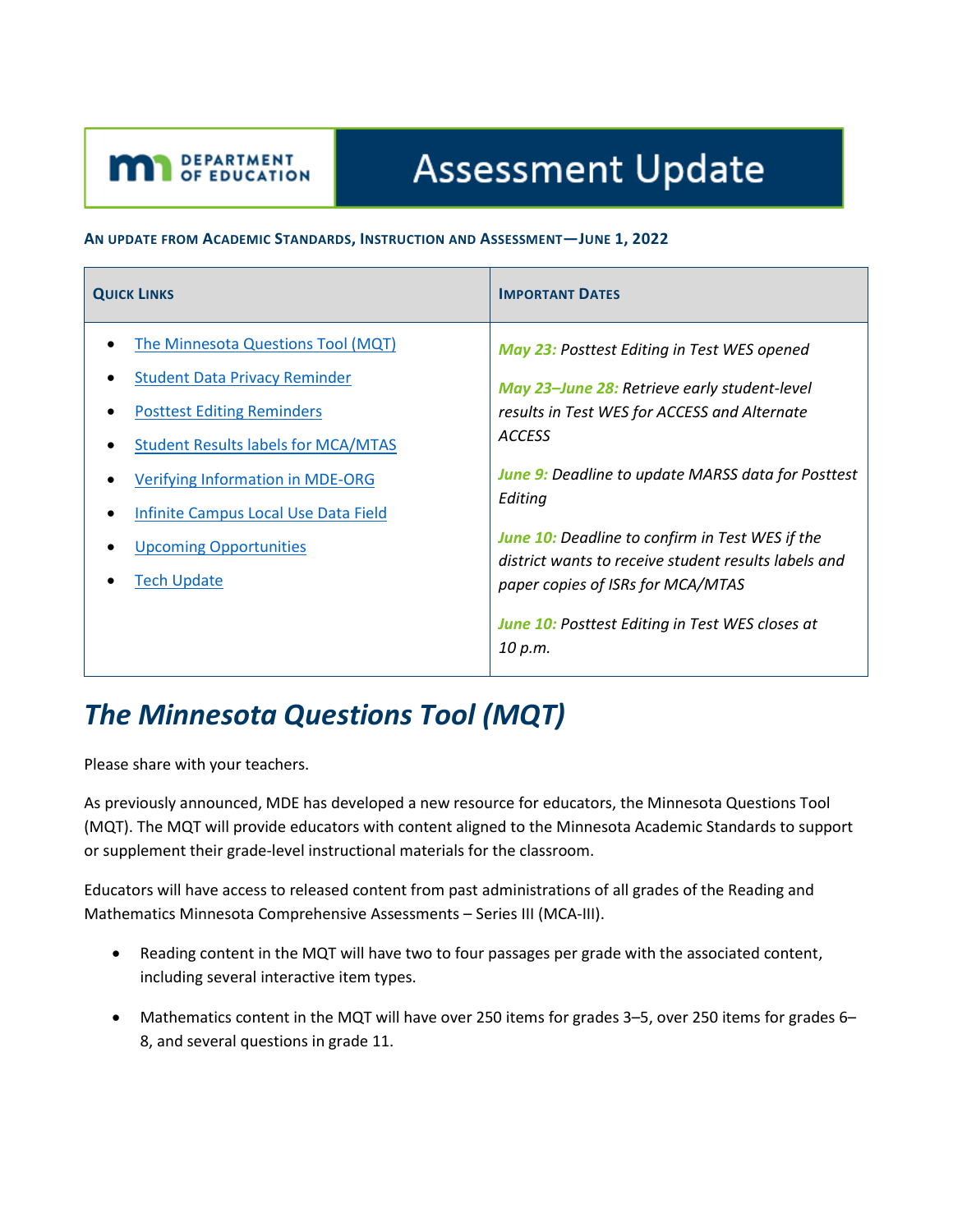• Science content in the MQT is aligned to the 2019 Academic Standards and represents the type of content that will be used on MCA-IV. The MQT will have one phenomenon and associated content for each grade in science.

MDE will release the MQT with Reading and Mathematics MCA-III and Science MCA-IV on June 13. More content for Reading and Mathematics MCA-III will be added by December.

The MQT will replace the Released Items and Passages Sets currently available on the MDE website. As there are additional items released in the MQT, updates will be provided in the *Assessment Update*.

[Back to Top](#page-0-1)

### <span id="page-1-0"></span>*Student Data Privacy Reminder*

When contacting MDE or a service provider with a question about a specific student's test or situation, only use the student's MARSS number. For student privacy, **do not send student names in an email or a help desk request; this applies to screenshots or attachments as well**.

If specific student data needs to be sent to MDE, districts can upload information securely using the File Exchange in Test [WES.](https://education.mn.gov/MDE/dse/datasub/TestWES/)

[Back to Top](#page-0-1)

### <span id="page-1-1"></span>*Posttest Editing Reminders*

The following resources are available for districts working on Posttest Editing:

- The *Test WES Posttest Editing User Guide 2021–22* posted on th[e Test](https://education.mn.gov/MDE/dse/datasub/TestWES/) WES page of the MDE website, provides detailed information on Posttest Editing for DACs.
- The New DAC Posttest Editing Training, which is posted in the [Training Management System \(TMS\)](http://minnesota.pearsonaccessnext.com/training/) on the District Assessment Coordinator tab (under the MDE Recorded Webinars category).

#### **Indicating EL in MARSS**

For English learners to be eligible to take the ACCESS or Alternate ACCESS, they **must be indicated** as EL in MARSS. If a student took the assessment but their enrollment record indicates they are not EL, the report code will be set to INV (Invalid) when published, and it cannot be changed. If these students are ELs, you **must** update their enrollment record in MARSS by June 9.

#### **Confirming Inactive Records are Correct for ACCESS**

In the case where a record is missing one or more domains for ACCESS, the report code will be NC (not complete). These are not necessarily discrepancies in Posttest Editing, and districts often notice these by seeing no composite score in the early student-level results file. If the student did not participate in the missing domain, you can indicate the reason by changing the test code for the applicable domain(s).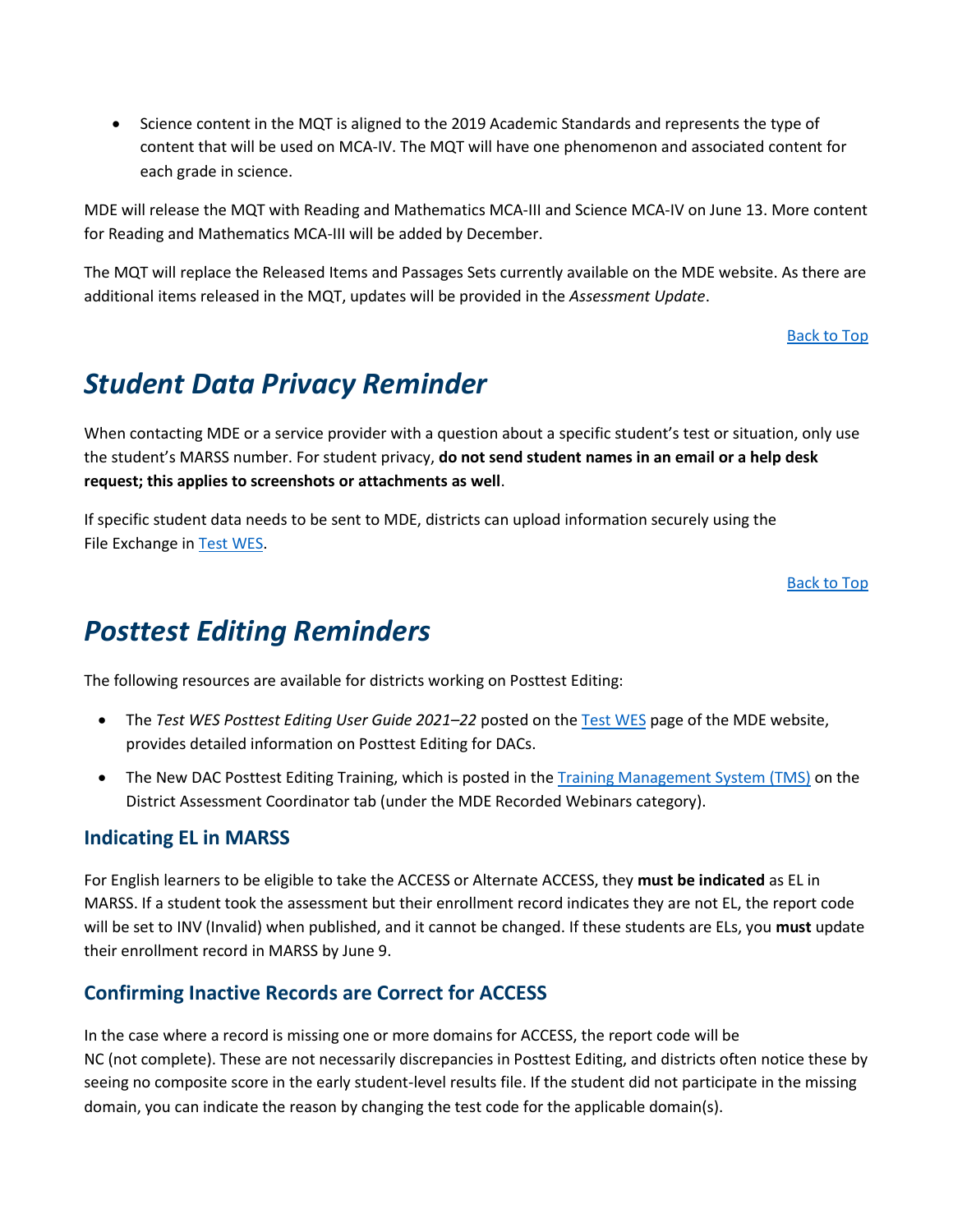If the student did participate in the missing domain, then the records were not merged by DRC because student information on the two records did not match. Test WES may have been able to match (but not merge) the records; in such cases, districts can confirm the scores will be merged by ensuring that the demographic information matches exactly on both the active and inactive records. Since the records are merged after Posttest Editing, the NC report code will remain throughout Posttest Editing even after both records have been edited. Contact [mde.testing@state.mn.us](mailto:mde.testing@state.mn.us) if edits are needed to an inactive record. More information starts on page 41 of the *Test WES [Posttest Editing User Guide.](https://education.mn.gov/MDE/dse/datasub/TestWES/)*

#### **MARSS Enrollment Matching Issues**

When verifying student enrollment data to resolve MARSS Enrollment Matching Issues, DACs must work with the MARSS Coordinator and check enrollment data in MARSS as Student Information Systems (SIS) do not sync automatically with MARSS. Your MARSS Coordinator may need to update the information in MARSS and submit a new file to MDE. District MARSS Coordinators should reach out to Marilynn Loehr, MDE MARSS Coordinator, at [marss@state.mn.us](mailto:marss@state.mn.us) with MARS questions.

Note: During Posttest Editing, MARSS updates will appear in Test WES within minutes of the MARSS Coordinator submitting a file.

#### **Correct Discrepancies**

A discrepancy of assessment records without MARSS enrollments is a correct discrepancy for home-schooled and shared-time students who participated in testing. Shared-time students who received eligible EL instruction through the public school and are EL-identified in MARSS must take an English language proficiency accountability assessment (ACCESS or Alternate ACCESS). These students will receive a discrepancy of an assessment without an enrollment because they are not considered enrolled for accountability purposes.

[Back to Top](#page-0-1)

### <span id="page-2-0"></span>*Student Results Labels for MCA/MTAS*

Districts that want to receive adhesive student results labels with test score information must indicate this on the District Options page i[n Test WES](https://education.mn.gov/MDE/dse/datasub/TestWES/) by **Friday, June 10**. The default is to **not** receive the labels. If selected, the labels will be sent with the final Individual Student Reports (in late August). DACs may need to work with their student record specialists to determine if student results labels are needed.

[Back to Top](#page-0-1)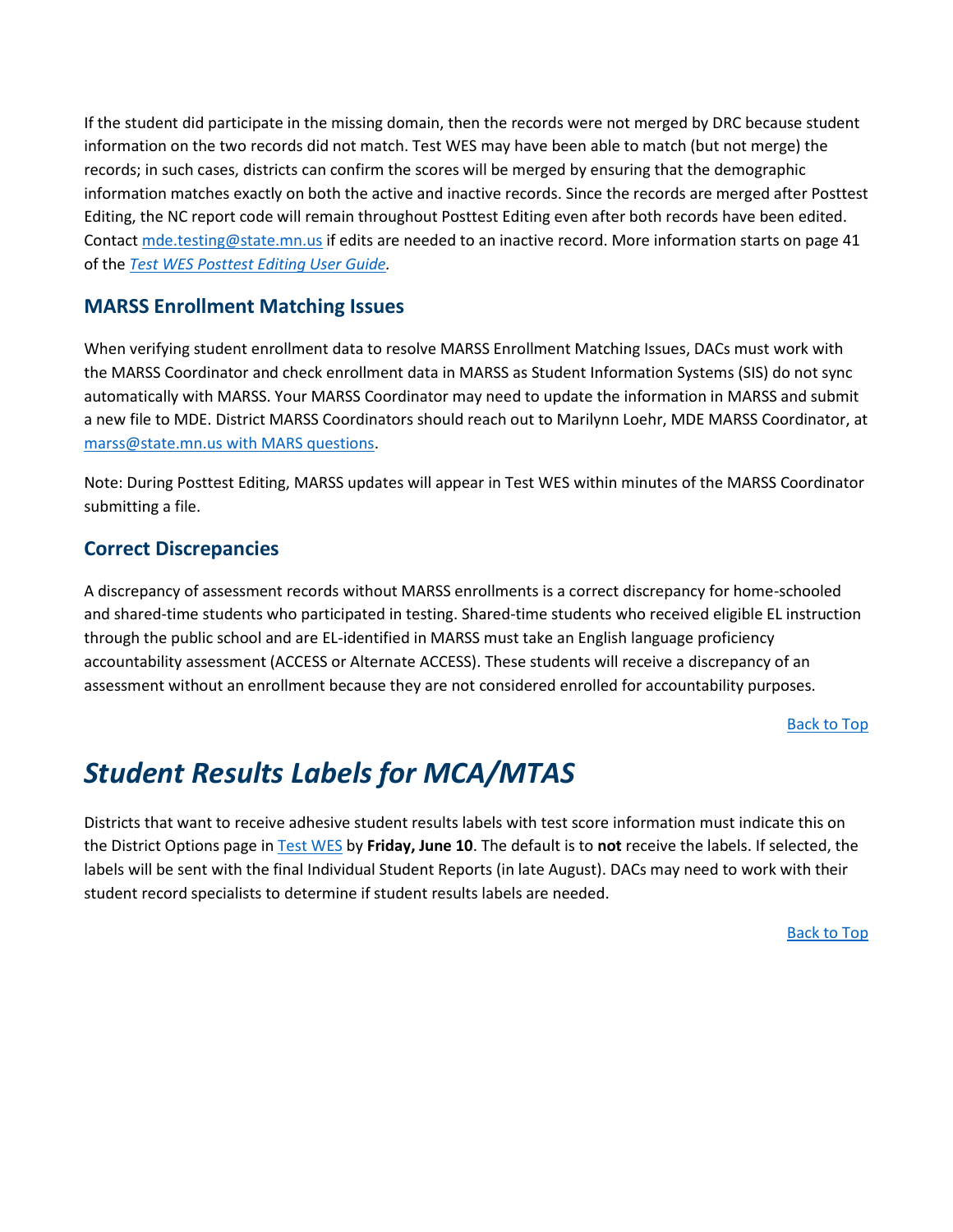# <span id="page-3-0"></span>*Verifying Information in MDE-ORG*

### **DAC Assignments**

As MDE or Pearson may need to contact districts this summer, please ensure that the DAC contact information is current in th[e Minnesota Department of Education-Organization Reference Glossary \(MDE-ORG\).](http://w20.education.state.mn.us/MdeOrgView/) If the primary DAC is not available this summer, please add an Alternate DAC who will be available.

All contact information in MDE-ORG is updated and maintained by the district's Site Verification Coordinator (SVC). You can look up the SVC for your district in the [MDE-ORG.](mailto:MDE-ORG) If the SVC has any questions about the process, they can contact [mde.school-verify@state.mn.us](mailto:mde.school-verify@state.mn.us) for support.

### **Shipping Addresses**

All addresses used to ship Individual Student Reports (ISRs) and student results labels (if indicated) will be populated fro[m MDE-ORG.](https://education.mn.gov/MDE/about/SchOrg/) Districts should verify the shipping addresses in MDE-ORG as needed.

- The Assessment Shipping address is a separate field in MDE-ORG that allows districts and schools to indicate a specific address where they would like test materials shipped at both the district and school levels.
- If there is no Assessment Shipping address present in MDE-ORG, the Location: Physical address will be used; if no Location: Physical address exists, the Mailing address will be used (but updates may be required as test materials cannot be shipped to P.O. boxes).
- If the Location: Physical address is the correct address to ship test materials, then a separate Assessment Shipping address does not need to be added for the district and/or each school.

If updates are needed in MDE-ORG, the district's Site Verification Coordinator must make changes in the MDE [District and School Site Verification system.](https://education.mn.gov/MDE/dse/datasub/SiteVerif/)

#### [Back to Top](#page-0-1)

### <span id="page-3-1"></span>*Infinite Campus Local Use Data Field*

MDE has been made aware that Infinite Campus made changes to the Local Use Data field in the MARSS B file. This may affect districts who currently use the Local Use Data field to support work in a variety of areas, including School Finance, Statewide Testing, and Nutrition Services. MDE is aware of the issue and is working to communicate how this field should be used with Student Information System (SIS) vendors.

[Back to Top](#page-0-1)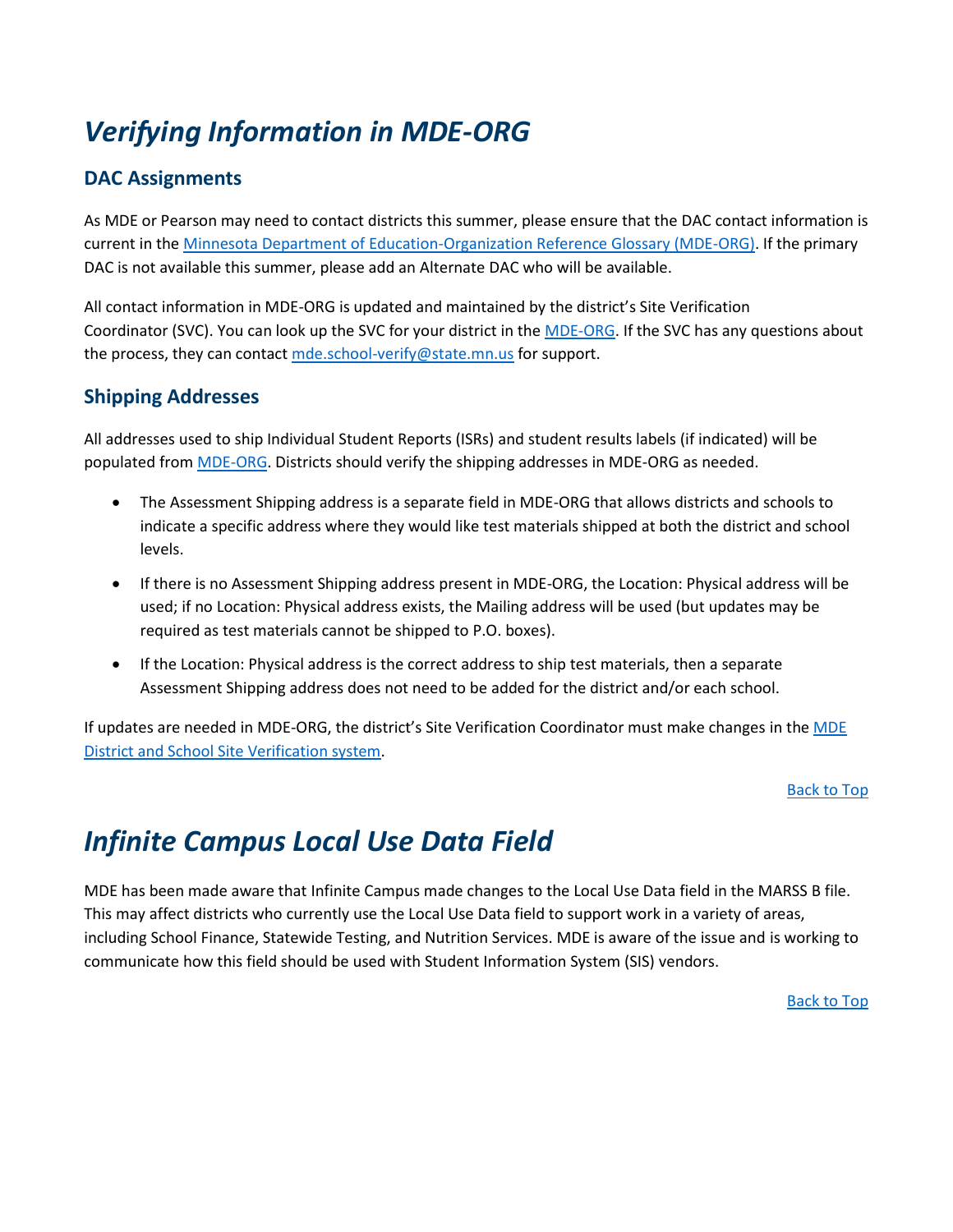## <span id="page-4-0"></span>*Upcoming Opportunities*

### **MDE Summer Training Opportunities for DACs**

As announced in the May 25 *[Assessment Update](http://minnesota.pearsonaccessnext.com/mde-updates/assessment-update/)*, MDE is providing the following virtual events to support DACs. Use the links below to access a description and register for each ZoomGov event.

- Thursday, June 30 [New DAC Reporting Training 1](https://www.zoomgov.com/meeting/register/vJIsce2uqjspExM2kjnLN1Zh_2YAX4_4PnA)
- Tuesday, July 19 [July Q&A Webinar for New DACs](https://www.zoomgov.com/meeting/register/vJIsdOugpzsjHiFiix6PJ_2Kqe82edMUAr4)
- Thursday, July 28 [New DAC Reporting Training 2](https://www.zoomgov.com/meeting/register/vJItc-qorjosHXlcX5lefT1tgRvLQVESavE)
- Tuesday, Aug. 9 [August Q&A Webinar for New DACs](https://www.zoomgov.com/meeting/register/vJItf-2vqzwpEkYwU0eBHY-CmrYTJ4fGh4o)

#### **COMPASS Cohort Launch: Student Agency in Learning (SAIL) Pilot**

MDE and WestEd are launching a year-long formative assessment cohort pilot, in which up to 20 teams of educators and leaders for across the state will have the opportunity to join Minnesota's first [Student Agency](https://csaa.wested.org/service/student-agency-in-learning-sail-course/)  in [Learning](https://csaa.wested.org/service/student-agency-in-learning-sail-course/) (SAIL) cohort pilot through COMPASS.

To apply, school leaders should complete the [SAIL Cohort -](https://docs.google.com/forms/d/e/1FAIpQLSfUfY6OcLZ0VglNmIWPOasEMLtv1pLAYv2B63uc2dssvE2YWw/viewform) interest form by **June 16**. Refer to the [May 11](http://minnesota.pearsonaccessnext.com/mde-updates/assessment-update/)  *[Assessment Update](http://minnesota.pearsonaccessnext.com/mde-updates/assessment-update/)* for detailed information.

[Back to Top](#page-0-1)

### <span id="page-4-1"></span>*Tech Update*

#### **TestNav System Requirements: Review and Prepare for the 2022–23 School Year**

Pearson recommends that districts review its established [TestNav System Requirement Policy](https://support.assessment.pearson.com/TN/testnav-system-requirement-policy-32838706.html) to anticipate upcoming support changes for the 2022–23 school year. This policy aligns TestNav system requirements with manufacturer-supported operating systems (OSs) and devices. District personnel should bookmark and familiarize themselves with the policy to assess technology needs every school year. This best practice ensures that all district personnel and students experience efficient and reliable testing sessions.

Note: Manufacturer development cycles vary, and release details are often vague until close to release dates. As a result, Pearson's policy requires referencing manufacturer policies. Annually, Pearson will base support for OSs and devices on manufacturer support as of each July 15.

Technology personnel should evaluate manufacturer support **as of July 15** to determine technology planning for the upcoming school year. For example, based on the information available at this time, and dependent on Pearson testing, districts can estimate support for the 2022-23 school year to be the following:

| <b>Operation System (OS)</b>      | <b>Estimated Minimum Version Support (2022-23)</b> |
|-----------------------------------|----------------------------------------------------|
| Tablets, Chromebooks, Chromeboxes |                                                    |
| Chrome OS                         | Stable Channel (S)                                 |